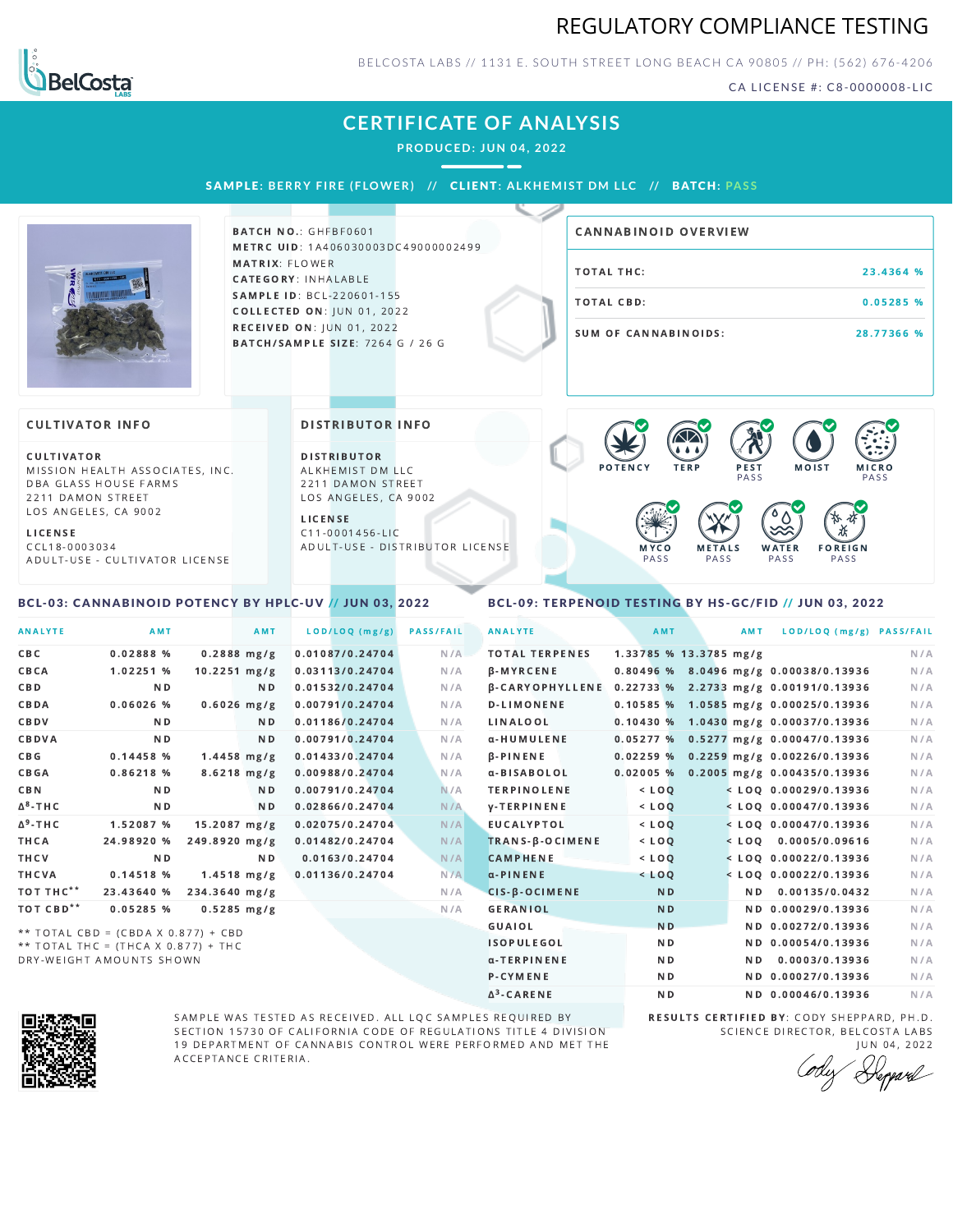# REGULATORY COMPLIANCE TESTING

#### <span id="page-1-0"></span>BCL-13: PESTICIDE TESTING BY GC/MS // JUN 03, 2022

| <b>ANALYTE</b>         | LIMIT         | AMT $(\mu g/g)$ | LOD/LOQ (µg/g)  | <b>PASS/FAIL</b> |
|------------------------|---------------|-----------------|-----------------|------------------|
| <b>CAPTAN</b>          | $0.7 \mu g/g$ | N D             | 0.03133/0.09488 | <b>PASS</b>      |
| CHLORDANE              | Any amt       | N D             |                 | <b>PASS</b>      |
| <b>CHLORDANE CIS</b>   |               | N D             | 0.01108/0.03359 | N/A              |
| <b>CHLORDANE TRANS</b> |               | N <sub>D</sub>  | 0.0106/0.03204  | N/A              |
| <b>CHLORFENAPYR</b>    | Any amt       | N D             | 0.02388/0.0723  | <b>PASS</b>      |

| <b>ANALYTE</b>                      | LIMIT         | $AMT(\mu g/g)$ | LOD/LOQ (µg/g)  | <b>PASS/FAIL</b> |
|-------------------------------------|---------------|----------------|-----------------|------------------|
| <b>CHLORPYRIFOS</b>                 | Any amt       | ND.            | 0.01114/0.03383 | <b>PASS</b>      |
| <b>DICHLORVOS</b>                   | Any amt       | N D            | 0.01173/0.03556 | PASS             |
| <b>METHYL PARATHION</b>             | Any amt       | ND.            | 0.01346/0.0408  | <b>PASS</b>      |
| PENTACHLORONI-<br><b>TROBENZENE</b> | $0.1 \mu g/g$ | N <sub>D</sub> | 0.014/0.04247   | <b>PASS</b>      |
|                                     |               |                |                 |                  |

### BCL-05: RESIDUAL PESTICIDE ANALYSIS BY LC-MS/MS ESI // JUN 03, 2022

| <b>ANALYTE</b>             |               | LIMIT $AMT (\mu g/g)$ | LOD/LOQ (µg/g) | <b>PASS/FAIL</b> | <b>ANALYTE</b>          | LIMIT AMT $(\mu g/g)$ |     | LOD/LOQ (µg/g) PASS/FAIL |      |
|----------------------------|---------------|-----------------------|----------------|------------------|-------------------------|-----------------------|-----|--------------------------|------|
| ABAMECTIN                  | $0.1 \mu g/g$ | N D                   | 0.01153/0.04   | PASS             | <b>METALAXYL</b>        | $2 \mu g/g$           | N D | 0.00503/0.02             | PASS |
| АСЕРНАТЕ                   | $0.1 \mu g/g$ | N D                   | 0.00368/0.02   | <b>PASS</b>      | <b>METHIOCARB</b>       | Any amt               | N D | 0.00503/0.02             | PASS |
| ACEQUINOCYL                | $0.1 \mu g/g$ | N D                   | 0.00417/0.02   | PASS             | METHOMYL                | 1 $\mu$ g/g           | N D | 0.00494/0.02             | PASS |
| <b>ACETAMIPRID</b>         | $0.1 \mu g/g$ | N D                   | 0.00464/0.02   | PASS             | <b>MEVINPHOS</b>        | Any amt               | ND. |                          | PASS |
| ALDICARB                   | Any amt       | N D                   | 0.01109/0.04   | <b>PASS</b>      | <b>MEVINPHOS I</b>      |                       | ND. | 0.00163/0.0084           | N/A  |
| <b>AZOXYSTROBIN</b>        | $0.1 \mu g/g$ | N D                   | 0.00639/0.02   | <b>PASS</b>      | <b>MEVINPHOS II</b>     |                       | N D | 0.00542/0.0316           | N/A  |
| BIFENAZATE                 | $0.1 \mu g/g$ | N D                   | 0.00355/0.02   | PASS             | MYCLOBUTANIL            | $0.1 \mu g/g$         | N D | 0.00867/0.04             | PASS |
| <b>BIFENTHRIN</b>          | $3 \mu g/g$   | N D                   | 0.00473/0.04   | PASS             | <b>NALED</b>            | $0.1 \mu g/g$         | N D | 0.00328/0.02             | PASS |
| <b>BOSCALID</b>            | $0.1 \mu g/g$ | N D                   | 0.00494/0.02   | PASS             | OXAMYL                  | $0.5 \mu g/g$         | ND  | 0.00455/0.02             | PASS |
| <b>CARBARYL</b>            | $0.5 \mu g/g$ | N D                   | 0.00295/0.02   | PASS             | <b>PACLOBUTRAZOL</b>    | Any amt               | N D | 0.00714/0.04             | PASS |
| CARBOFURAN                 | Any amt       | N D                   | 0.00613/0.02   | PASS             | PERMETHRIN              | $0.5 \mu g/g$         | N D |                          | PASS |
| CHLORANTRANIL-             | $10 \mu g/g$  | N D                   | 0.00697/0.04   | PASS             | PERMETHRIN CIS          |                       | ND. | 0.00237/0.0082           | N/A  |
| <b>IPROLE</b>              |               |                       |                |                  | PERMETHRIN TRANS        |                       |     | ND 0.00245/0.0118        | N/A  |
| <b>CLOFENTEZINE</b>        | $0.1 \mu g/g$ | N D                   | 0.0054/0.02    | PASS             | <b>PHOSMET</b>          | $0.1 \mu g/g$         | N D | 0.0043/0.02              | PASS |
| COUMAPHOS                  | Any amt       | N D                   | 0.00215/0.02   | PASS             | PIPERONYLBUTO-          | $3 \mu g/g$           | N D | 0.00247/0.02             | PASS |
| CYFLUTHRIN                 | $2 \mu g/g$   | N D                   | 0.05508/0.2    | <b>PASS</b>      | XIDE                    |                       |     |                          |      |
| <b>CYPERMETHRIN</b>        | $1 \mu g/g$   | N D                   | 0.00556/0.04   | PASS             | <b>PRALLETHRIN</b>      | $0.1 \mu g/g$         | N D | 0.00392/0.02             | PASS |
| <b>DAMINOZIDE</b>          | Any amt       | N D                   | 0.00227/0.04   | PASS             | PROPICONAZOLE           | $0.1 \mu g/g$         | N D | 0.0024/0.02              | PASS |
| <b>DIAZINON</b>            | $0.1 \mu g/g$ | N D                   | 0.00487/0.02   | <b>PASS</b>      | <b>PROPOXUR</b>         | Any amt               | N D | 0.00374/0.02             | PASS |
| <b>DIMETHOATE</b>          | Any amt       | N D                   | 0.00354/0.02   | <b>PASS</b>      | <b>PYRETHRINS</b>       | $0.5 \mu g/g$         | N D |                          | PASS |
| <b>DIMETHOMORPH</b>        | $2 \mu g/g$   | N D                   |                | <b>PASS</b>      | PYRETHRINS PYRETHRIN I  |                       | N D | 0.00726/0.04             | N/A  |
| <b>DIMETHOMORPH I</b>      |               | N D                   | 0.00109/0.0078 | N/A              | PYRETHRINS PYRETHRIN II |                       |     | ND 0.00754/0.02284       | N/A  |
| <b>DIMETHOMORPH II</b>     |               | ND.                   | 0.0015/0.0122  | N/A              | PYRIDABEN               | $0.1 \mu g/g$         | N D | 0.0034/0.02              | PASS |
| <b>ETHOPROPHOS</b>         | Any amt       | N D                   | 0.0041/0.02    | <b>PASS</b>      | <b>SPINETORAM</b>       | $0.1 \mu g/g$         | N D |                          | PASS |
| <b>ETOFENPROX</b>          | Any amt       | N D                   | 0.00274/0.02   | <b>PASS</b>      | <b>SPINETORAM J</b>     |                       | N D | 0.00329/0.016            | N/A  |
| ETOXAZOLE                  | $0.1 \mu g/g$ | N D                   | 0.00385/0.02   | PASS             | <b>SPINETORAM L</b>     |                       | ND. | 0.00157/0.016            | N/A  |
| <b>FENHEXAMID</b>          | $0.1 \mu g/g$ | N D                   | 0.01055/0.02   | <b>PASS</b>      | <b>SPINOSAD</b>         | $0.1 \mu g/g$         | N D |                          | PASS |
| FENOXYCARB                 | Any amt       | N D                   | 0.00175/0.02   | <b>PASS</b>      | SPINOSAD A              |                       |     | ND 0.00205/0.01438       | N/A  |
| <b>FENPYROXIMATE</b>       | $0.1 \mu g/g$ | N D                   | 0.00481/0.02   | PASS             | SPINOSAD D              |                       |     | ND 0.00104/0.00498       | N/A  |
| <b>FIPRONIL</b>            | Any amt       | N D                   | 0.00478/0.02   | PASS             | <b>SPIROMESIFEN</b>     | $0.1 \mu g/g$         | ND. | 0.00944/0.04             | PASS |
| FLONICAMID                 | $0.1 \mu g/g$ | N D                   | 0.00398/0.02   | PASS             | <b>SPIROTETRAMAT</b>    | $0.1 \mu g/g$         | N D | 0.00208/0.02             | PASS |
| FLUDIOXONIL                | $0.1 \mu g/g$ | N D                   | 0.01369/0.04   | PASS             | <b>SPIROXAMINE</b>      | Any amt               | N D | 0.00344/0.02             | PASS |
| <b>HEXYTHIAZOX</b>         | $0.1 \mu g/g$ | N D                   | 0.00297/0.02   | PASS             | <b>TEBUCONAZOLE</b>     | $0.1 \mu g/g$         | N D | 0.00816/0.04             | PASS |
| <b>IMAZALIL</b>            | Any amt       | N D                   | 0.0056/0.02    | PASS             | <b>THIACLOPRID</b>      | Any amt               | N D | 0.0039/0.02              | PASS |
| <b>IMIDACLOPRID</b>        | $5 \mu g/g$   | N D                   | 0.00645/0.02   | PASS             | <b>THIAMETHOXAM</b>     | $5 \mu g/g$           | N D | 0.00358/0.02             | PASS |
| <b>KRESOXIM-</b><br>METHYL | $0.1 \mu g/g$ | N D                   | 0.00339/0.02   | PASS             | TRIFLOXYSTROB-<br>ΙN    | $0.1 \mu g/g$         | N D | 0.00421/0.02             | PASS |